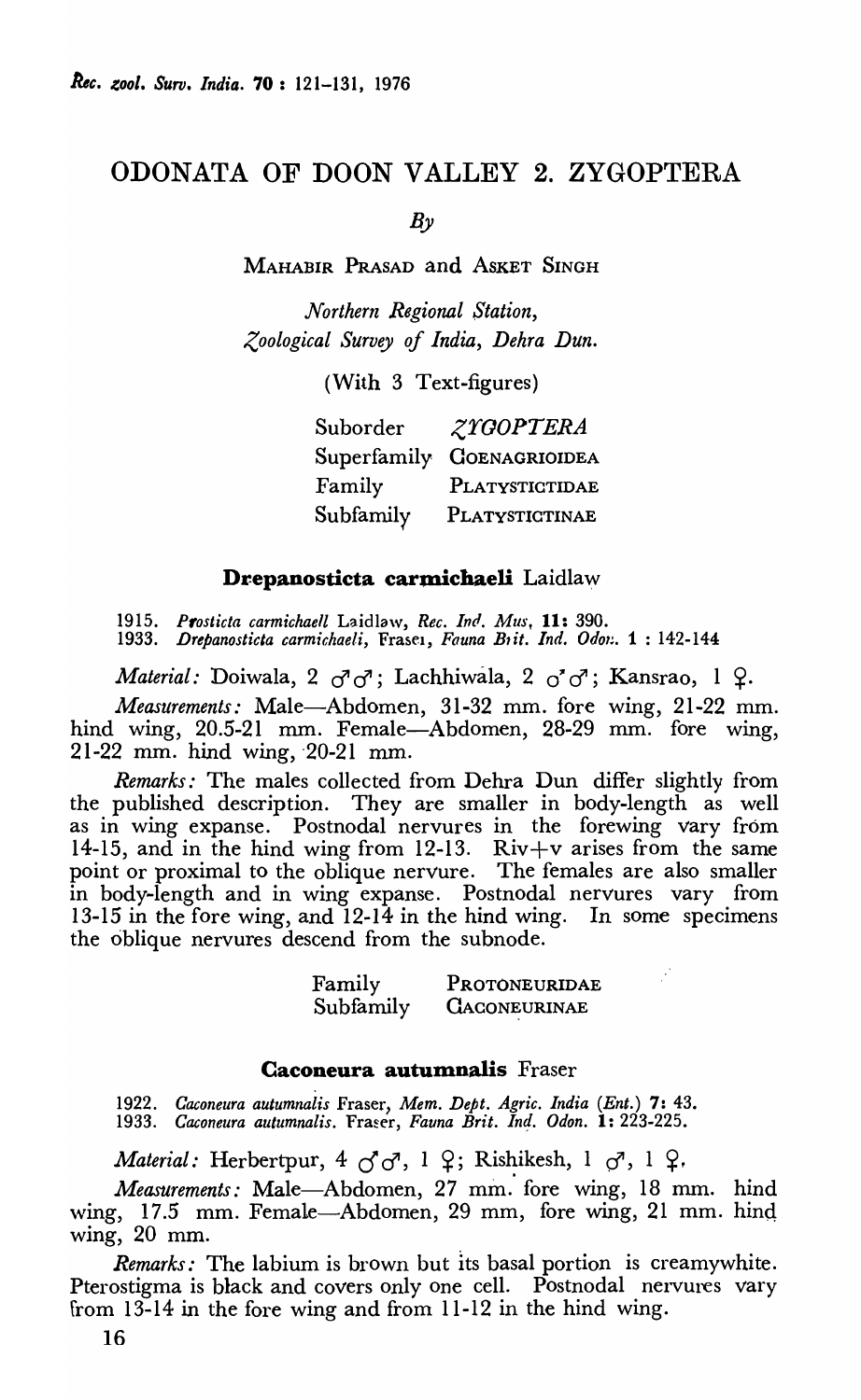Family PLATYCNEMIDIDAE Subfamily PLATYCNEMININAE

#### **Copera marginipes** (Rambur)

1842. Platycnemis marginipes Rambur, *Ins. Neurop* : 240. *1933. Copera marginipes,* Fraser, *Faun}, Brit. Ind. Odon.* 1: 192-197.

*Material: Asarori, 1 o; Herbertpur, 11 o<sup>7</sup>o<sup>7</sup>, 2 ° ??; Kansrao,* <sup>4</sup>~~, 1 ~; Kalsi, 1 *d;* Rishikesh, 4 *d d,* <sup>4</sup>~~.

*Measurements:* Male-Abdomen, 30 mm; fore wing, 18.5 mm; hind wing, 17 mm. Female-Abdomen, 30 mm; fore wing, 20 mm; hind wing,  $20$  mm.

*Remarks:* Common species.

### Copera vittata (Selys)

1863. *Pstiocnemis vittata* Selys, *Bull. Acad. Belg.* 16(2): 170. 1933. Copera vittata, Fraser, Fauna Brit. Ind. Odon. 1: 198-201.

*Material:* Herbertpur, 1  $\Omega$ .

*Measurements:* Female—Abdomen, 30 mm; fore wing, 19 mm; hind wing, 19 mm.

*Remarks:* Very rare species.

*Distribution:* It is known from Southern and Eastern India, Burma, and Sri Lanka.

#### Subfamily CALICNEMINAE

### Galicnemia miles Laidlaw

 $(Text-fig. 1 A, B)$ 

1886. Calicnemis eximia Selys, Mem. Cour. <sup>1</sup>8: 131, 132.<br>1933. Calicnemis miles, Fraser, Fauna Brit. Ind. Odon. 1: *1933.* Cattcn~is *miips,* Fras~r, *Fauna Brit. Ind. Odon.* 1: 178-181.

*Material:* Donga, 10, 1 9; Kandholi, 6 00, 3 99; Raipur,  $4 \sigma \sigma$ ; Selakuan, 1  $\varphi$ ; Sahastradhara, 21  $\sigma \sigma$ , 14  $\varphi$ , Timli, 1  $\varphi$ .

*Measurements:* Male-Abdomen, 28-30 mm; fore wing, 21-23 mm; hind wing, 20-22 mm. Female-Abdomen, 27-30 mm; fore wing, 23-26 mm; hind wing, 21.5-24 mm.

*Remarks:* The males are smaller in body-length as well as wing expanse. Legs are reddish yellow, Femora are not marked with black posteriorly, but in some specimens their dorsal area is marked with black. Bases of antennae brick red upto third segment. Postnodal nervures vary from 14-16 in the fore wing and from 13-15 in the hind wing. The females are also smaller. Postnodal nervures vary from 14-16 in the fore wing and from 12-14 in the hind wing.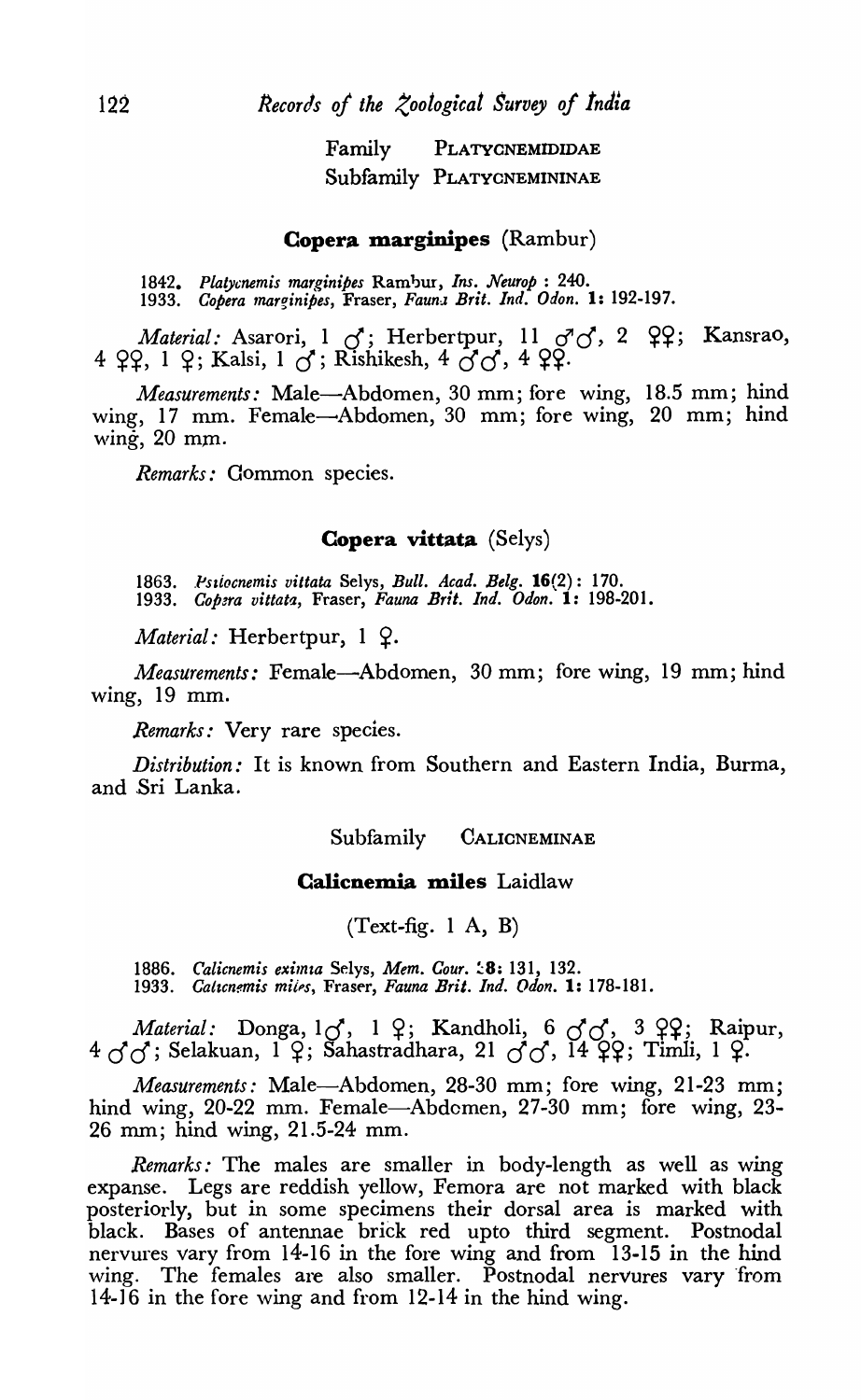| Family    | <b>COENAGRIIDAE</b> |
|-----------|---------------------|
| Subfamily | PSEUDAGRIINAE       |

### **Pseudagrion decorum** (Rambur)

*1842. Agrion decorum* Rambur, *Ins. Neurop.* : 258. 1933. Pseudagrion decorum, Fraser, Fauna Brit. Ind. Odon. 1: 286-289.

*Material:* Bhaniawala, 1 *d;* Rishikesh, 1 *d;* Herbertpur, 1 *d* 

*Measurements:* Male-Abdomen, 29 mm; fore wing, 20.5 mm; hind \ving, 19 mm.

*Remarks:* Rare species.



Text-fig. 1.-(A & B) *Calicnemis miles* Laidlaw, A. Fore wing, B. Hind wing; (C & D) *Ceriagrion cerinoruhellum* (Brauer), C. Fore wing, D. Hind wing.

### Pseudagrion laidlawi Fraser

*1922. Pseudagrion laidlaw;* Fraser, *Mem. Dept. Agric. India* (Ent.), 7(7): 48-50. *1933. Pseudagrion laidlawi,* Fraser, *Fauna Brit. Ind. Odon.* 1: 294-296,

*Material: Herbertpur, 1 6, 1 9.*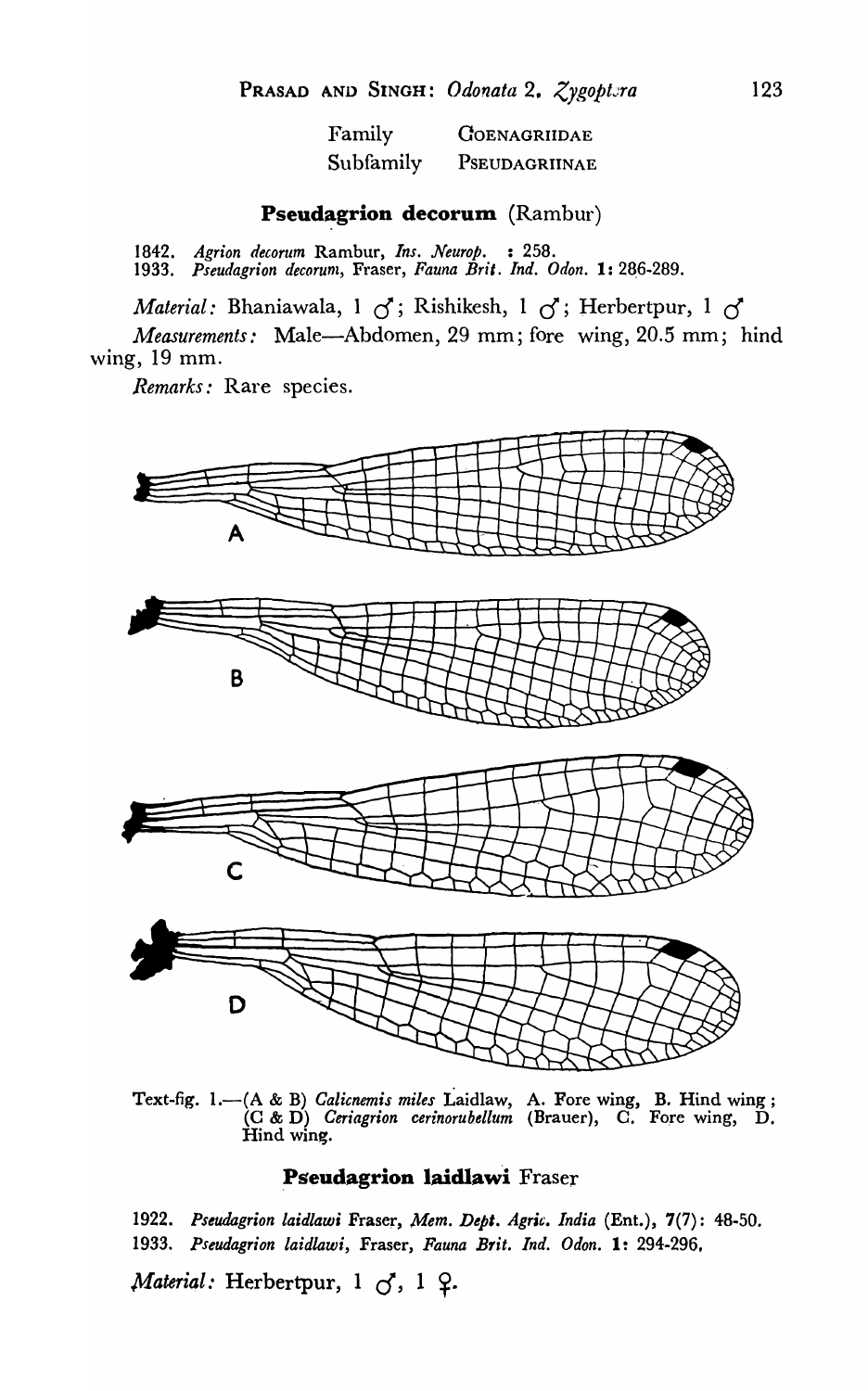*Measurements:* Male-Abdomen, 23.5 mm; fore wing, 17 mm; hind wing, 16 mm. Female-Abdomen, 22.5 mm; fore wing, 17 mm; hind wing,  $16$  mm.

*Remarks:* Very rare species. It differs from the published description in the following characters. Labrum is reddish yellow; post nodal nervures vary from 8-9 in the fore wing.

*Distribution:* It is known from Sind (Pakistan) and also from Dehra Dun.

### Pseudagrion rubriceps Selys

1876. ' *Pseudagrion rubriceps* Selys, *Bull. Acad. Belg.42: 510.*  1933. Pseudagrion rubriceps, Fraser, *Fauna Brit. Ind. Odon.* 1: 296-299.

*Material:* Bhaniawala,  $600, 102$ ; Bhoorpur, 1 *d*; Herbertpur, 11  $\sigma$  $\sigma$ , 7  $\Omega$ ; Haripur, 3  $\sigma$  $\sigma$ , 1  $\Omega$ ; Kalsi, 5  $\sigma$  $\sigma$ , 5  $\Omega$ ; Kansrao, <sup>5</sup>*d a;* Langha, 2 *d d,* <sup>5</sup>~~; Mahantmajri, 1 *d;* Rishikesh, 4' *d d ,*   $1~\varphi$ ; Sahstradhara 2  $\sigma\sigma$ , 1  $\varphi$ ; Selakuan, 6  $\sigma\sigma$ , 1  $\varphi$ .

*Measurements:* Male-Abdomen, 29 mm; fore wing, 19 mm; hind wing, 19 mm; Female-Abdomen, 28 mm; fore wing, 21 mm; hind wing, 21mm.

*Remarks:* A very common species. It has only 9 postnodal nervuresin the fore wing and 8 in the hind wing.

#### **Ceriagrion coromandelianum** (Fabricius)

*1798. Agrion coromandelianum* Fabricius, *En!. Syst. Suppl.:* 287. *1933. Ceriagrion coromandelinaum,* Fraser, *Fauna Brit. Ind. Odon.* I: 315-316 .

*Material: Bhaniwala, 5*  $\circ$ *d, 2*  $\circ$ *2; Bhogpur, 1 d; Ghandrabani, 1 d; Gulatappar, 3 d, 1*  $\circ$ *2; Herbertpur, 19 d, 5*  $\circ$ *2; Haripur, 19 d, 1*  $\circ$ *; Haripur, 19 d, 1*  $\circ$ *; Haripur, 1*  $\circ$  $l_{\alpha}$ , 1  $\varphi$ , 3 dialappar, 5 dog, 1  $+1$ , Tichocripar, 15 dog, 3  $+1$ , Tiaripar, 1 d, 1 d, 1 9; Lachhiwala, 6 *d d, 1* 9; Mianwala, 18 *d d, 5* 99; Rishikesh, <sup>12</sup>ad, <sup>5</sup>~~;/ Raipur, 4 ~~; Sabhawala, 1 *cJ;* Selakuan, <sup>1</sup>*d;*   $T$ imli,  $10 \, \text{J} \, \text{J} \, \text{J}$ ,  $1 \, \text{J} \, \text{J}$ 

*Measurements:* Male-Abdomen, 30 mm; fore wing, 20 mm; hind wing, 19 mm. Female-Abdomen, 28 mm; fore wing, 20.5 mm; hind wing, 19 mm.

*·Remarks:* A very common species from July to October.

### **Ceriagrion cerinorubellum** (Brauer)

 $(Text-fig. 1 C, D)$ 

1865. *Pyrrhosoma cerinorubellum Brauer, Verh. Zoola. bot. Ges. Wien.* **15:** 511. **1933.** *Ceriagrion cerinorubellum, Fraser, Fauna Brit. Ind. Odon.* **1:** 326-328. *1933. Ceriagrion cerinorubellum,* Fraser, *Fauna Brit. Ind. Odon.* I: 326-328.

*Material:* Herbetrpur, 2 *d d* 

*Measurements:* Male-Abdomen, 30 mm; fore wing, 19 mm; hind wing, 18 mm.

*Remarks:* A very rare species. It can be easily identified by its bright brick-red basal region of the abdomen,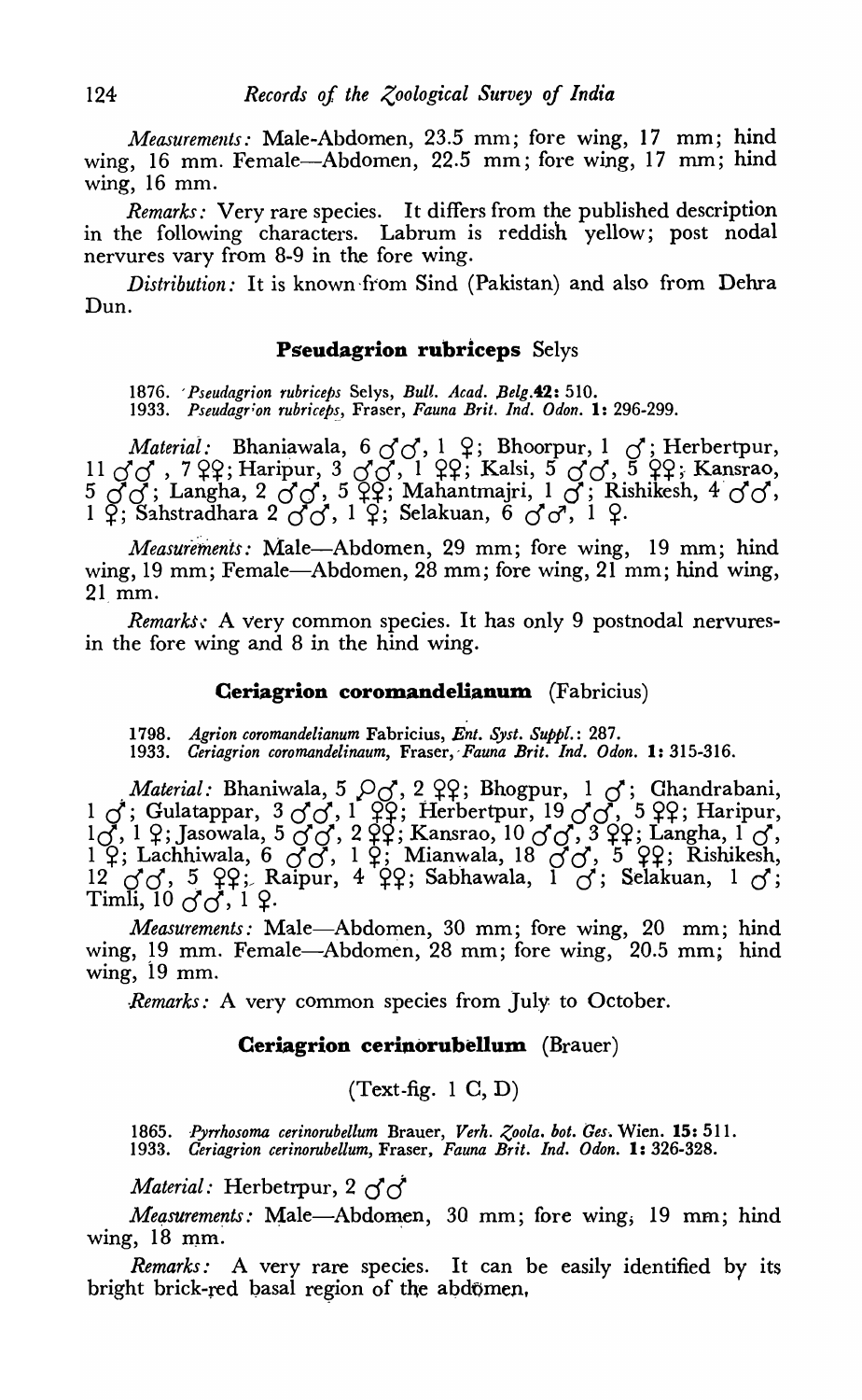*Distribution:* Throughout India and South East Asia.

#### Subfamily Ischnurinae

#### **Ischnura forcipata** Morton

*1907. Ischnura forcipata* Morton, *Trans. ent. Soc. Lond.* p. 306. *1933. 'Ischnuraforcipata,* Fraser, *Fauna, Brit. Ind. Odon.* 1: 354-357.

*Material: Asarori, 1 2; Bhaniawala, 2*  $\sigma \sigma$ *, 2 22; Bhoorpur, 1*  $\sigma$ *;* Donga, 1 <del>2</del>; Gulatappar, 1 *d*, 3 22; Herbertpur, 20 *d d*, 16 22; Haripur, 50nga, 1+, Gulauppar, 10, 3++, Tichocripur, 2000, 10++, Tiaripur,<br>11 *d* d, 9 <del>99</del>; Jasowala, 3 <del>99</del>; Kansrao, 2 d d, 1 <del>9</del>; Kalsi, 19 d d, 20~42; Kandholi, 2 *d d*, 1 <del>2</del>; Karwapani, 1 *d*, 1 <del>2</del>; Langha, 3 *d d*, 2°<sub>4</sub>+, Isandhon, 2°00, 1°4, Isandhon, 10, 1°4, Eangha, 6°00, 6°<br>2°42; Lachhiwala, 1 *d*<sup>2</sup>, 2°44; Motichur, 1 *d*<sup>2</sup>; Nalapani, 1 *d*<sup>2</sup>; Rishikesh, 2  $\sharp$ 2; Lacumwala, 1  $\circ$ , 2  $\sharp$ 2; Motichur, 1  $\circ$ , Naiapani, 1  $\circ$ , Nishkesh,<br>2  $\varphi$ 2; Robber's Gave, 4  $\circ$ 6, 4  $\varphi$ 2; Raipur, 19  $\circ$ 6, 8  $\varphi$ 2; Selakuan,  $10\text{ }C\text{ }C$ ,  $1\text{ }C$ . 13  $22$ ; Sahastradhara, 40  $C\text{ }C$ , 15  $22$ ; Satnarain, 1  $2$ ;  $Timli, 1 \; Q.$ 

*Measurements:* Male-Abdomen, 23 mm; fore wing, 17 mm; hind wing, 15.5 mm. Female-Abdomen, 21 mm; fore wing, 17 mm; hind wing, 15 mm.



Text-fig. 2.-(A & B) *Ischnura delicata* (Hagen), A. Fore wing, B. Hind wing; (C & D) *Agriocnemis pygmaea* (Rambur), C. Fore wing, D. Hind wing.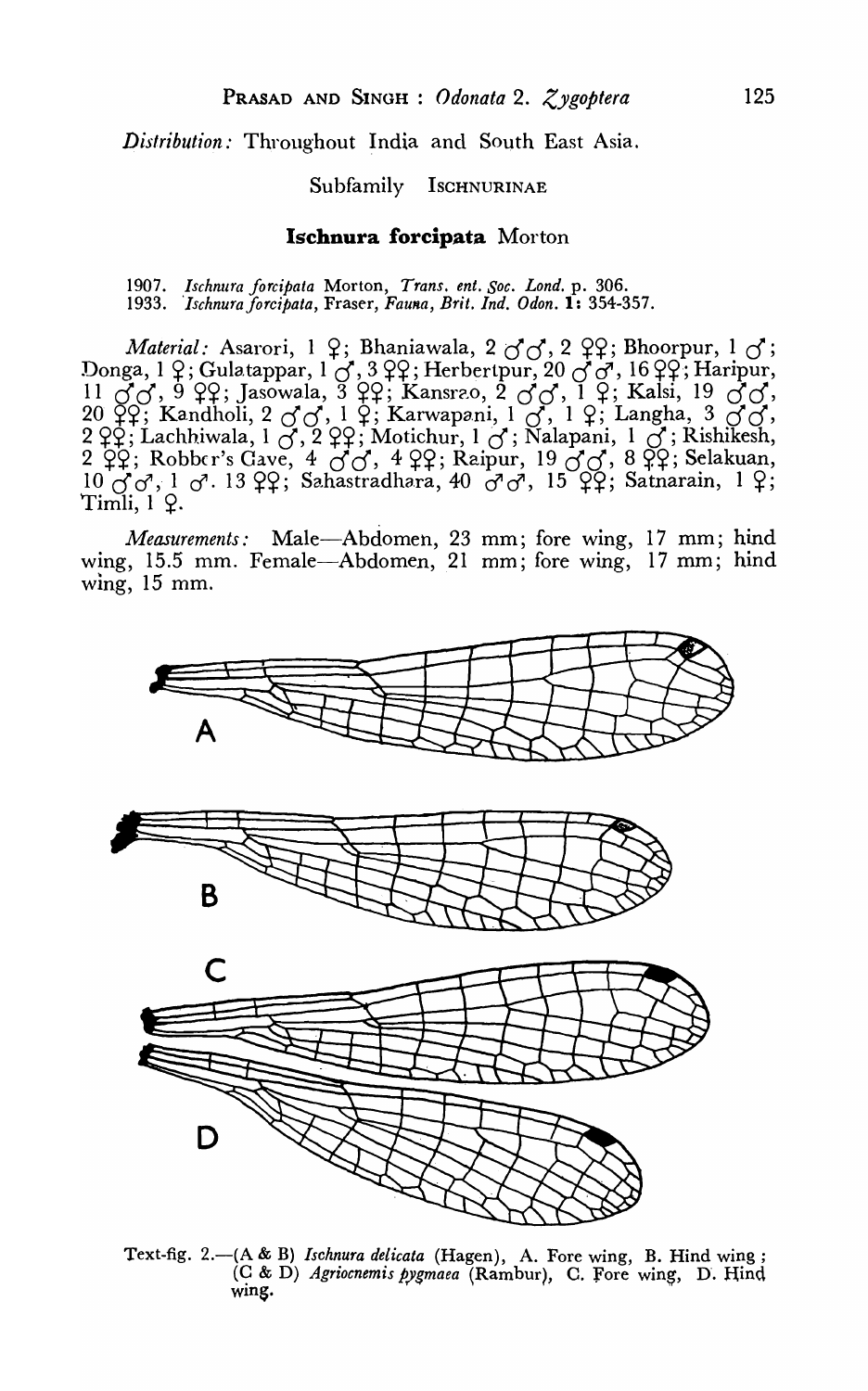*Remarks:* This is one of the most common species and is found throughout the year. It differs from the published description in havng only 7 postnodal nerVures in the hind wing.

### Ischnura delicata (Hagen)

(Text-fig.  $2 \text{ A}$ , B)

*1858. Agrion delieatum* Hagen, *Verh.* ~,ool.-bot. *Ges. Wien.* 8: 479. *1933. Isehnua derlirata,* Fraser, *Fauna Brit. Indi. Odon.* 1: 360-362.

*Material: Asarori, 1 d<sup>1</sup>, 2 22; Bhaniawala, 7 00, 9 22; Bhogpur,* 1 *d*, 2 <del>99</del>; Barkot, 2 99; Chandrabani, 3 *d* d; Gulatappar, 1 <del>9</del>, 3  $\frac{93}{4}$ ; Haripur, 1 *d*; Herbertpur, 19 *d d*, 10  $\frac{93}{4}$ ; Jhajra, 1 *d*, 3~44; Jasowala, 26 *d* d, 10^{2}; Kansrao, 2 *d* d; Kalsi, 5 *d* d, <sup>3</sup>~44; Kuanwala, 1 *a;* Lachhi , wala, 7 *d a,4* ~~; Langha, 2 *d d* ; Mahant~ Kuanwala, 1 *d*; Lachhi , wala, 7 *dd*, 4 99; Langha, 2 *dd*; Mahant-<br>majri, 4 *dd*; Mianwala, 23 *dd*, 4 99; Motichur, 1 d; Maldevta, 1 majri, 4 *o* o ; Mianwala, 23 o o , 4 99; Motichur, 1 o ; Maldevta, 1<br>9; Rishikesh, 3 o o , 6 99; Robber's Cave, 3 99; Sahastradhara, 3  $d^2$ ; Kishikesh, 3  $00$ , 0  $\pm$ ; Kobber s Gave, 3  $\pm$ ; Sahaspuraniara, 3<br> $d^2$ , 3  $\frac{10}{2}$ ; Satnarain, 2,  $d^2$ , 4  $\frac{10}{2}$ ; Selakuan, 1  $d^2$ , 1  $\frac{10}{2}$ ; Sahaspur, 26  $\ddot{a}$  dd, 6  $\ddot{a}$   $\ddot{c}$  and  $\ddot{a}$  and  $\ddot{a}$ ,  $\ddot{a}$  dd,  $\ddot{a}$  dd,  $\ddot{a}$ 

*Measurements:* Male-Abdomen, 16-20 mm; fore wing, 11 mm; hind wing, 10.5-12 mm. Female-Abdomen, 17 mm; fore wing, 13 mm; hind wing, 12.5 mm.

*Remarks:* Differs slightly from the published description. In a few specimens the anetrior border of the pterostigma in the fore wing is yellow and not white; *acis* situated nearer to the antenodal nervure.

*Distribution:* Throughout India and South East Asia.

### Ena1Iagma parvum Selys

*1876. Ena/lagma parvum* Selys, *Bull. Aead. Belg.* 41: 537. 1933. Enallagma parvum, Fraser, Fauna Brit. Ind. Odon. 1: 376-378.

*Material:* Raipur,1 *a;* Haripur, 1 *d;* Herbertpur, 3 *dd;* Kalsi, 1 *d* Kansrao, 1 *d;* Mianwala, 3 *d d;* Sahastradhara, 1 *d;* Bhaniawala, 2  $\sigma$ <sup> $\sigma$ </sup>, 1 <sup>2</sup>; Timli, 1  $\sigma$ <sup>*i*</sup>

*Measurements:* Male-Abdomen, 17 mm; fore wing, 11 mm; hind wing, 11 mm. Female-Abdomen, 17.5 mm; fore wing, 12 mm; hind wing, 11 mm.

*Remarks:* It is a fairly common species.

Subfamily AGRIOCNEMINAE

#### Agriocnemis clauseni Fraser

*1922. Agrioenemis elauseni* Fraser, *Mem. Dept. Agrie. India,* (Ent.), 7(7): 53. *1933. Agrioenemis clauseni,* Fraser, *Fauna Brit. Ind. Odon.* 1: 390-392.

*Material:* Herbertpur, 16  $\sigma$  $\sigma$ , 3  $\Omega$ .

*Measurements:* Male-Abdomen, 19 mm; fore wing, 12.5 mm; hind wing, 12 mm,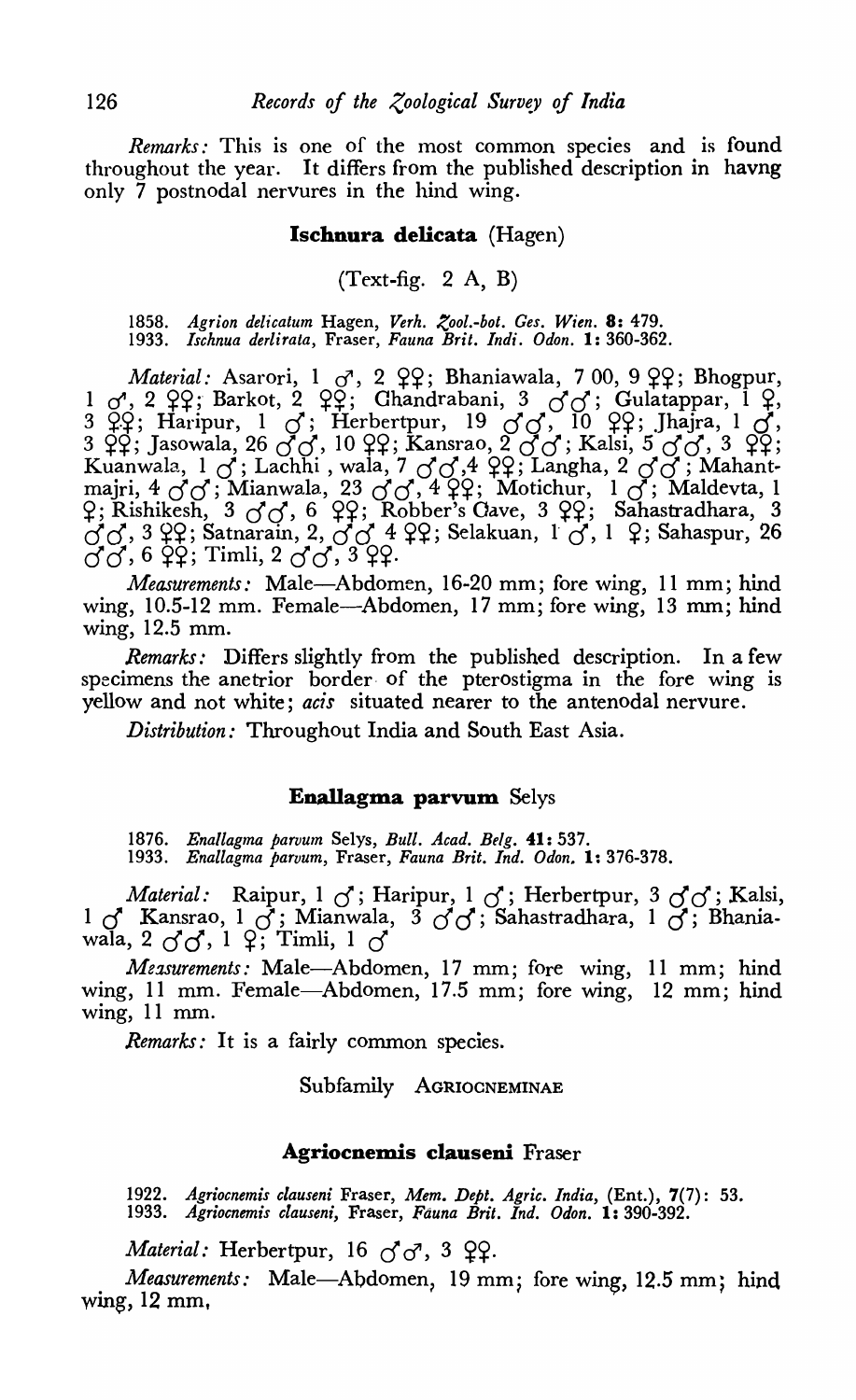Female—Abdomen, 19 mm; fore wing, 13 mm; hind wing, 12.5. *Remarks:* It is rather a rare species.

*Distribution:* Assam and West Bengal, Burma and Thailand.

### Agriocnemis pygmaea (Rambur)

 $(Text-fig. 2 C, D)$ 

*1842. Agrion pygmaeum* Rambur, *Ins. Neurop.: 278. 1933. Agriochemis pygmaea,* Fraser, *Fauna Brit. Ind. Odon.* 1: 398-401.'

*Material:* Bhogpur, 1  $\sigma$ ; Bhianawala, 1  $\sigma$ , 3 <del>99; Haripur, 1  $\sigma$ ;</del> Herbertpur, 5  $\sigma$   $\sigma$ , 1  $\varphi$ ; Jasowala, 5  $\sigma$   $\sigma$ , 1  $\varphi$ ; Kansrao, 1  $\sigma$ , 1  $\varphi$ ; Lachhiwala, 1 &; Mianwala, 3 *o*<sup>1</sup> o<sup>7</sup>, 1 &; Maldevta, 1 o<sup>7</sup>; Motichur, 1  $\frac{\alpha}{2}$ ; Raipur, 4  $\sigma$   $\sigma$ ; Rishikesh, 1  $\sigma$ , 1  $\frac{\alpha}{2}$ ; Sahastradhara, 1  $\sigma$ , 1  $\frac{\alpha}{2}$ ; Satnarain, 1  $\sigma$ '; Selakuan, 2  $\sigma$ <sup>'</sup>, Sabhawala, 1 <del>2</del>.

*Measurements:* Male-Abdomen, 19 mm; fore wing, 11.5 mm; hind wing, 10 mm. Female-Abdomen, 15 mm; fore wing, 11 mm; hind wing,  $10 \text{ mm}$ .

*Remarks:* It is one of the commonest species in the Valley and is represented by both type of females (Fraser, 1933).

|           | Superfamily LESTINOIDEA |
|-----------|-------------------------|
| Family    | LESTIDAE                |
| Subfamily | LESTINAE                |

### Lestes praemorsa praemorsa Selys

*1862. Lestes praemorsa* Selys, *Bull. Acad. Belg.* 13: 320. *1933. Lestes praemorsa praemorsa,* Fraser, *Fauna Brit. Ind. Odon.* 1: 30-34.

*Material:* Asarori, 1  $\sigma$ <sup>3</sup>; Bhaniawala, 1  $\sigma$ <sup>3</sup>; Jaintanwala, 1  $\frac{\alpha}{\sigma}$ ; Kanddholi, 2  $\sigma\sigma$ ; Mahantmajri, 5 <del>99</del>, 1 9; Mianwala, 19  $\sigma\sigma$ , 9 99; Sahastradhara, 1  $\sigma$ <sup>1</sup>, 2  $\Omega$ 9?; Timil, 14  $\sigma$ <sup>7</sup> $\sigma$ <sup>7</sup>, 2  $\Omega$ 9?.

*Measurements:* Male—Abdomen, 35 mm; fore wing, 24 mm; hind wing, 24 mm.

Female-Abdomen, 32.5 mm; fore wing, 26.5 mm; hind wing, 26 mm.

*Remarks:* In the males postnodal nervures of the hind wing vary from 10-13; ac of the hind wing is situated slightly proximal to the first antenodal nervure. Some of the females have 13 nervures; *ac* situated nearer to the first antenodal nervure; and their anal appendages are blackish brown and not creamy white.

*Distribution:* It is known to extend from Western India to Burma and to southern Asia.

### Lestes viridula Rambur

 $(Text-fig. 3 A, B)$ 

- 1842. Lestes viridula, Rambur, *Hist. Nat. Ins. Neurop.* p. 252.
- *1933. Lestes viridula,* Fraser, *Fauna Brit. Ind. Odon.* 1: 45-46.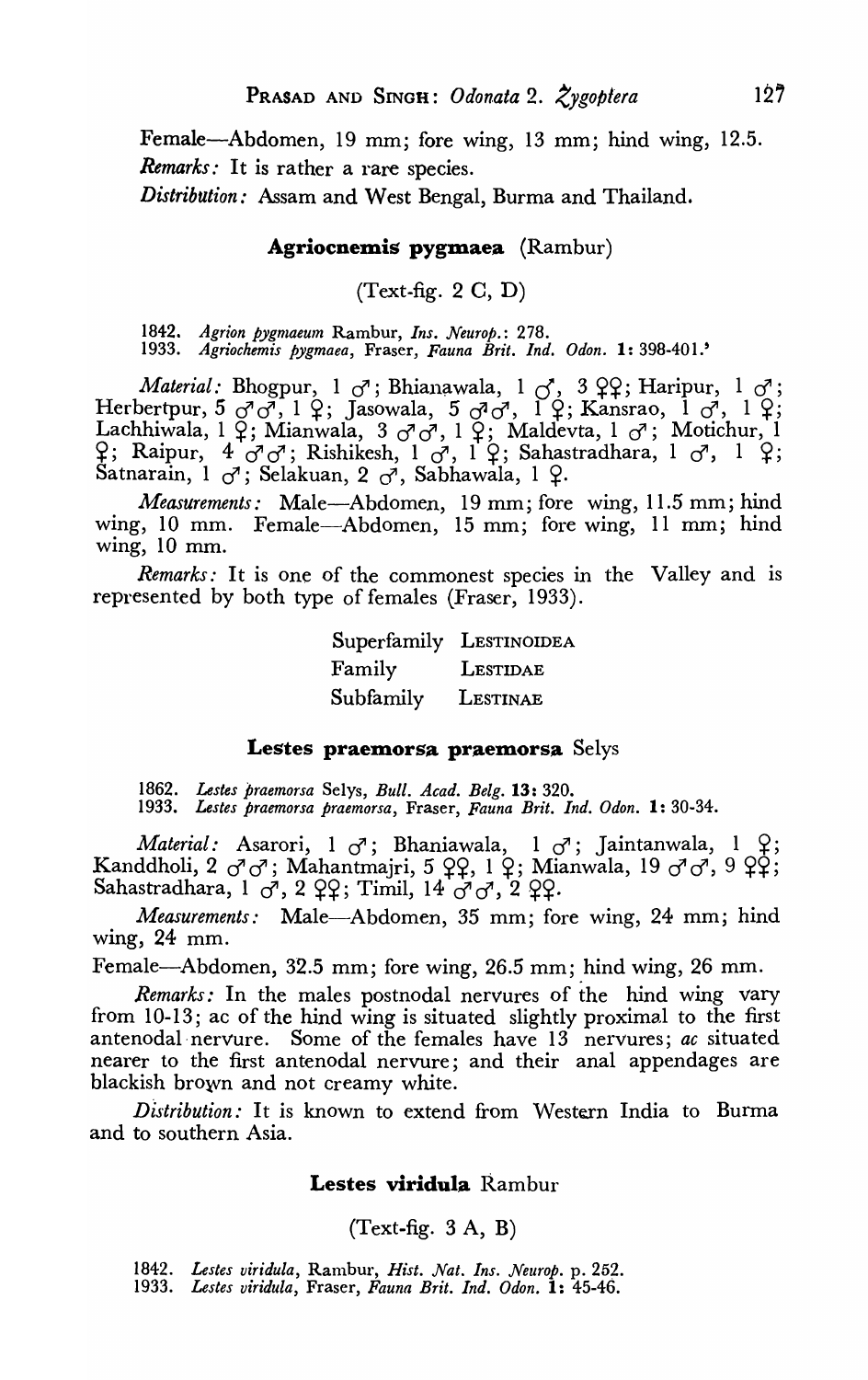*Material: Asaroir*, 3 *d*<sup>1</sup>*d*'; Barkot, 2 *d*<sup>1</sup>*d*', 1 <sup>9</sup>; Lachhiwala, 1 *d*', 1 ~; Mianwala, 2 *d' d',* 1 ~; Phanduwala, 1 *d';* Rudarpur, 1 *d';* Timli,  $1 \frac{1}{2}$ ,  $2 \frac{9}{2}$ .

*Measurements:* Male-Abdomen, 33 mm; fore wing, 24.5 mm; hind wing, 24 mm. Female-Abdomen, 34 mm; for wing, 25 mm; hind wing, 24 mm.

*Remarks*: It is rather a rare species. It is usually found in the long, dry grasses and has a weak and short flight.

*Distribution:* It is confined to peninsular India.



Text-fig. 3.-Lestes viridula Rambur, A. Fore wing, B. Hind wing.

# Lestes thoracica Laidlaw

*1920. Lestes thoracica* Laidlaw, *Rec. Indian Mus.* 19: 152. *1933. Lestes thoracica,* Fraser, *Fauna Brit. Ind. Odon.* 1: 56-57.

*Material: Mianwala, 5*  $\sigma$ *<sup>1</sup>* $\sigma$ *</sub>, 1*  $\Omega$ *.* 

*Measurements:* Male-Abdomen, 29 mm; fore wing, 20 mm; hind wing, 19 mm. Female-Abdomen, 28 mm; fore wing, 21 mm; hind wing, 20 mm.

*Remarks*: It is a very rare species. It differs from the published description as follows. Occiput and post genae in the males are blackish brown and not caremy white. In the females facial region, dorsal to the clypeus has numerous densely plaecd, blackish spots.

*Distribution:* It is known from D.P., Bihar, West Bengal and Orissa.

Superfamily AGRIOIDEA Family CHLOROCYPHIDAE

# Rhinocypha quadrimaculata Selys

*1853. Rhinocypha quadrimaculata* Selys, *Syn. Cal.: 60. 1934. Rhinocypha quadrimaculata,* Fraser, *Fauna Brit. Ind. Odon.* 2: 14-17.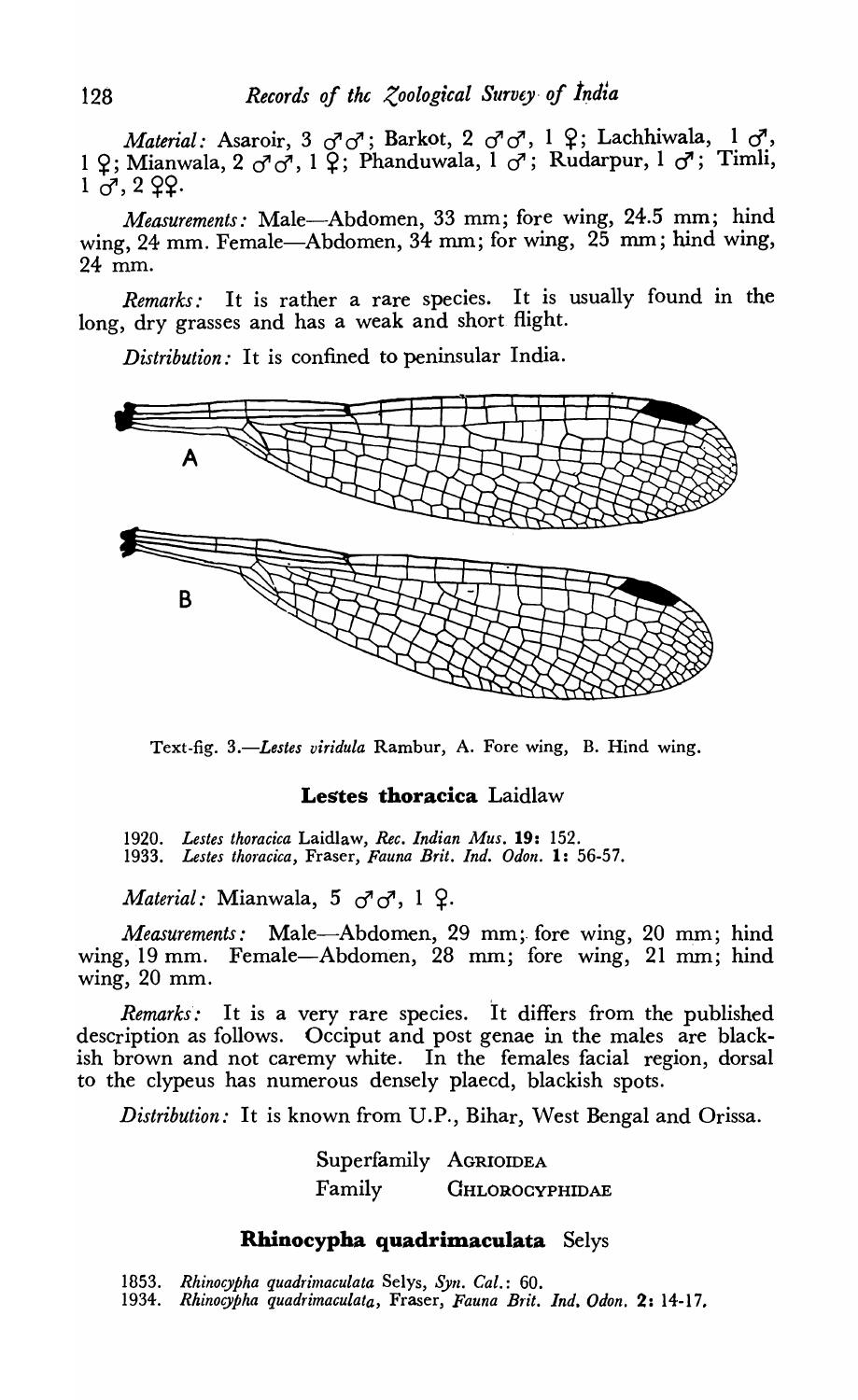*Material: Barkot*, 1  $\sigma^7$ , 1  $\Omega$ ; Donga, 6  $\sigma^7$ , 3  $\Omega$ , Kandholi, 1  $\sigma^7 \sigma^7$ , 6  $\Omega$ ; Kalsi, 12  $\sigma^7 \sigma^7$ , 2  $\Omega$ ; Motichur, 5  $\sigma^7 \sigma^7$ , 3  $\Omega$ ?; Raipur 5  $\sigma^7 \sigma^7$ ,  $2 \; \zeta$ ?; Ramgarh,  $2 \; \sigma$  o<sup>4</sup>,  $2 \; \zeta$ ??; Sahastradhara, 6  $\sigma$  o<sup>4</sup>, 3  $\zeta$ ?.

*Measurements:* Male-Abdomen, 19 mm; fore wing, 24 mm; hind wing, 22.5 mm. Female-Abdomen, 19 mm; fore wing, 26 mm; hind wing, 24 mm.

Remarks: This is a fairly common species. It is usually found perched on' stones and small twigs in the streams. In one specimen opaque area in the fore wing extends upto 5 cells proximal to the node. Discoidal cell traversed 3-5 times. Antenodal nervures vary from 16-20.

### Rhinocypha unimaculata Selys

*1853. Rhinocypha unimaculata* Selys, *Syn. Cal.: 61. 1934. Rhinocypha unimaculata,* Fraser, *Fauna Brit. Ind. Odon.* 2: 27-29.

*Material: Khera, 1*  $\sigma$ *, 1 2; Sahastradhara, 2*  $\sigma$  $\sigma$ *.* 

*Measurements:* Male-Abdomen, 22 mm; fore wing, 29 mm; hind wing, 28 mm. Female-Abdomen, 22 mm; fore wing, 32 mm; hind wing, 30 mm.

*Remarks:* This is a very rare species.

*Distribution:* It is known from north east India and Dehra Dun.

## Rhinocypha trifasciata Selys

*1853. Rhinocypha trifasciata* Selys, *Syn. Cal.: 61. 1936. Rhinocypha trifasciata,* Fraser, *Fauna Brit. Ind. Odon.* 2: 31-33.

*Material: Donga, 5*  $\sigma$ *<sup>1</sup>* $\sigma$ *<sup>1</sup>, 3*  $\Omega$ *<sub>2</sub>; Kandholi, 3*  $\sigma$ *<sup>1</sup>* $\sigma$ *<sup>7</sup>; Sahastradhara,*  $13 \text{ } \sigma \sigma$ ,  $8 \text{ } \Omega$ ;

*Measurements:* Male-Abdomen, 20 mm; fore wing, 25.5 mm; hind wing, 24 mm. Female-Abdomen, 20 mm; fore wing, 28 mm; hind wing, 28 mm.

*Remarks:* This *is* a rare psecies.

*Distribution:* It is known from D.P. and Himachal Pradesh.

### Rhinocypha biforata beesoni Fraser

1922. Rhinocypha beesoni Fraser, Mem. Dept. Agric. India (Ent.), 7: 61. *1934. Rhinocypha biforata beesoni,* Fraser, *Fauna Brit. Ind. Odon.* 2: 48-49.

*Material:* Karwapani, 1  $\sigma$ ; Kansrao, 1  $\sigma$ .

*Measurements:* Male-Abdomen, 18 mm; fore wing, 24 mm; hind wing, 24 mm.

*Remarks:* This is a very rare species.

*Distribution:* It is known from Dehra Dun and Burma.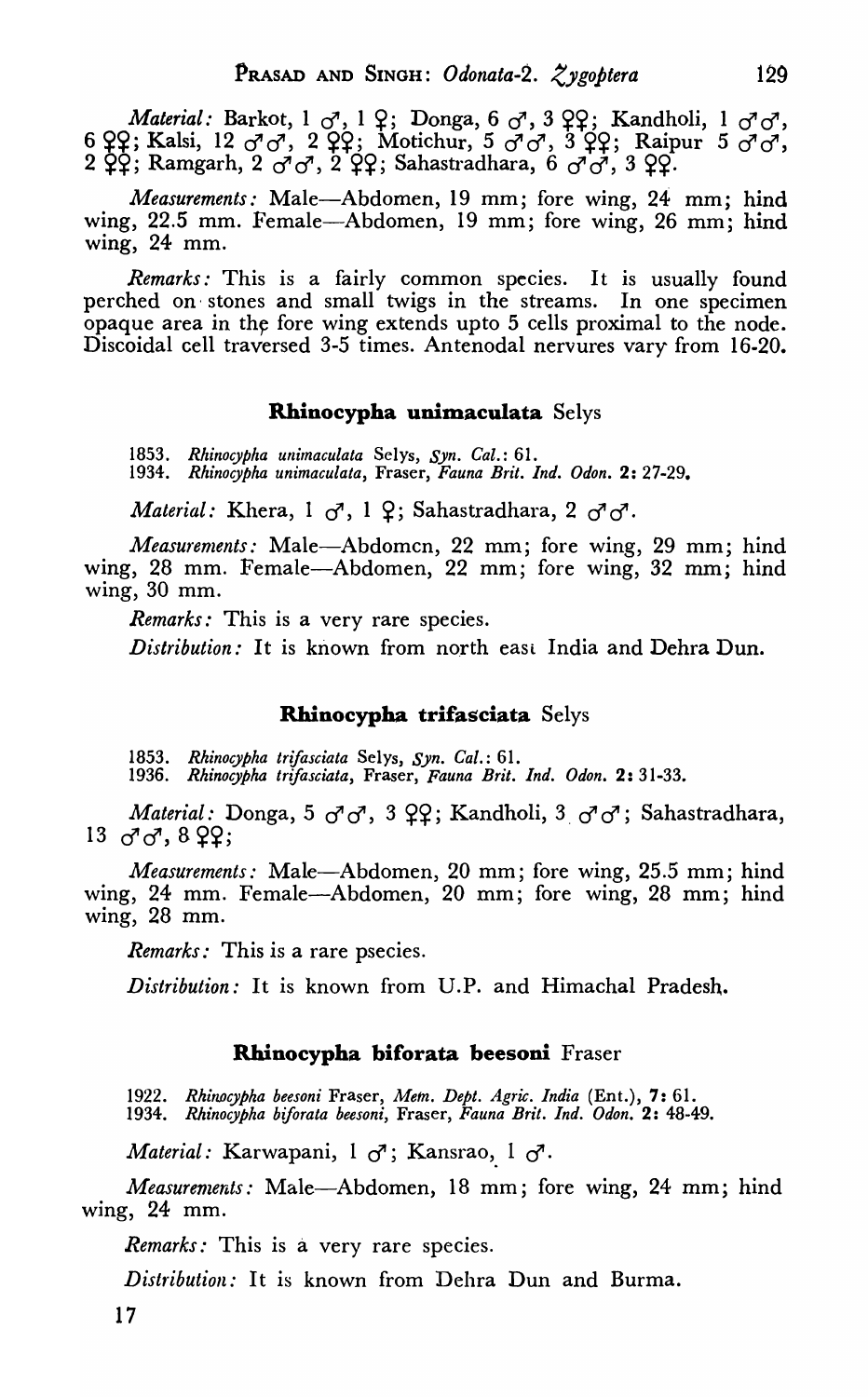### Libellago lineata lineata (Burmeister)

*1839. Calopteryx lineata* Burmeister, *Handh. Ent.* 2: 826.

*-1934. Libellago lineata lineata,* Fraser, *Fauna Brit. Ind. Odon.,* 2: 60-63.

*Material:* Herbertpur,  $6\sigma\sigma$ ,  $9~Q$ ?; Kansrao,  $2\sigma\sigma$ .

*Measurements:* Male-Abdomen, 13 mm; fore wing, 18 mm; hind wing, 17 mm. Female-Abdomen, 12 mm; fore wing, 20 mm; hind wing, 20 mm.

*Remarks:* This is a rare species. The nodal index of the males is higher in number. The antenodal nervures are 6, postnodal nervures 11.

Family EPALAGIDAE

### Bayadera indica (Selys)

*1853. Epallage indica* Selys, *Syn. Cal.: 49* 

*1934. Bayadera indica,* Fraser, *Fauna Brit. Ind. Odon.* 2; 79-81.

*Material:* Haripur, 2  $\sigma$ <sup>7</sup> $\sigma$ ; Khera, 5  $\sigma$ <sup>7</sup> $\sigma$ <sup>7</sup>; Sahastradhara, 19  $\sigma$ <sup>7</sup> $\sigma$ <sup>7</sup>, 8 22.

*Measurements:* Male-Abdomen, 36 mm; fore wing, 33.5 mm; hind wing, 32 mm. Female-Abdomen, 32-36 mm; fore wing, 36 mm; hind wing, 32-36 mm.

*Remarks:* A yellowish green, rounded spot is present near each of the lateral ocelli. Pterostigma covers  $7\frac{1}{2}$  cells. First and second abdominal segments are heavily pruinosed. Postnodal nervures of the females vary from 22-23 in the fore wing and from 18-19 in the hind wing.

#### Anisopleura lestoides Selys

*1853. Anisopleura lestoides* Selys. *Syn. Cal.: 48. 1934. Anisopleura lestoides,* Fraser, *Fauna Brit. Ind Odon.* 2: 86-87.

*Material:* Jhajra, 3  $\sigma^7 \sigma^7$ ; Sahastradhara, 2  $\sigma^7 \sigma^7$ .

*Measurements:* Male-Abdomen, 36 mm; fore wing, 29 mm; hind wing, 27 mm.

*Remarks:* This is a very rare species.

*Distribution:* It is known from Nainital, West Bengal, Assam and Sikkim.

#### Anisopleura comes Selys

*1880. Anisopleura comes* Selys, *C.R. Soc. Ent. Belg.* 23: 63. *1934. Anisopleura comes,* Fraser, *Fauna Brit. Ind. Odon.* 2: 87-89.

*Material:* Sahastradhara, 1  $\sigma$ <sup>7</sup>.

*Measurements:* Male-Abdomen, 37 mm; fore wing, 33 mm; hind wing, 31 mm.